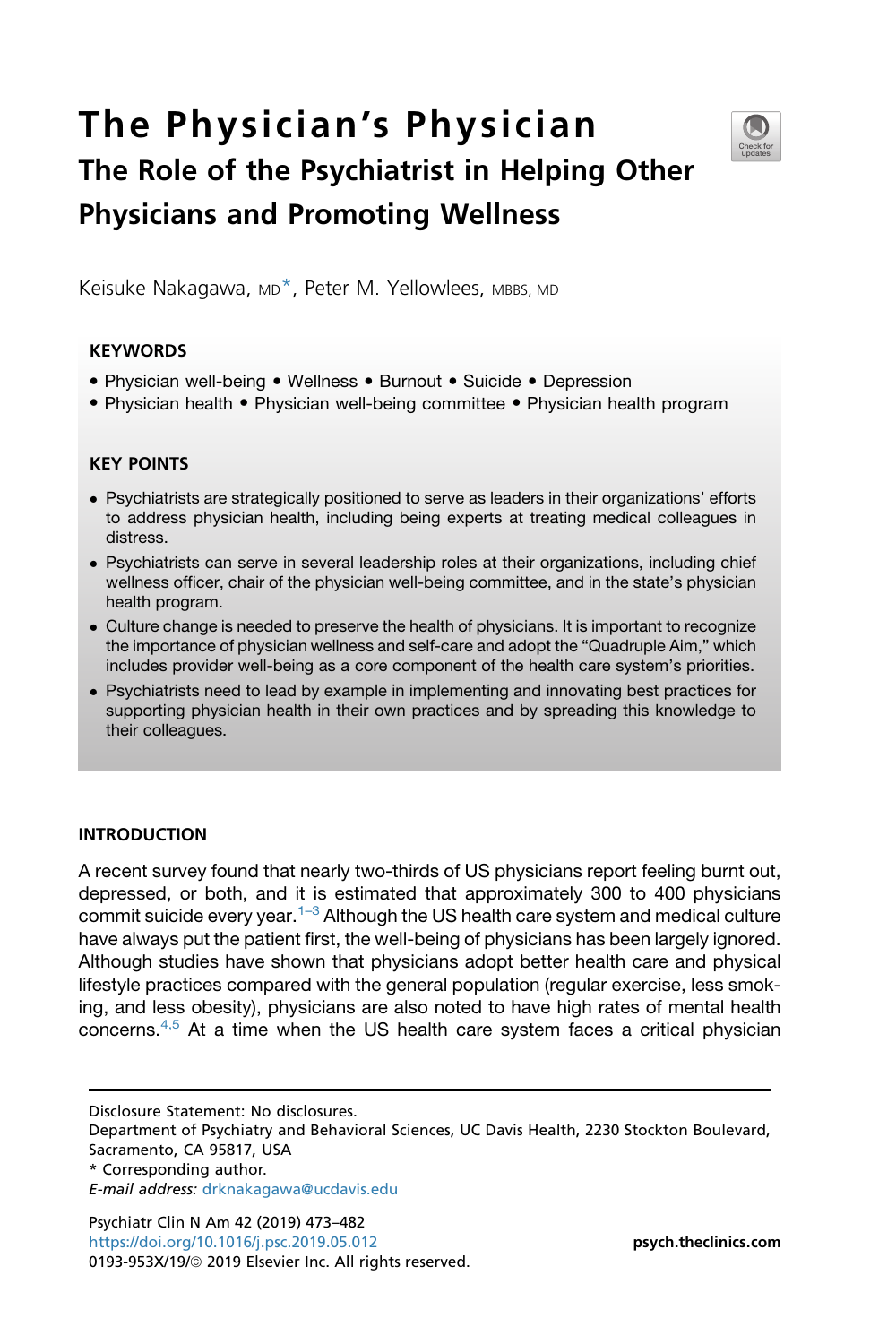shortage, improving physician health can help to maximize workforce productivity, increase quality of care, and derive more value out of every health care dollar spent. $6,7$ 

Many positive efforts are already underway by organizations such as the American Medical Association, the American Psychiatric Association, and the Accreditation Council for Graduate Medical Education (ACGME). These include offering online modules, creating toolkits, and mandating resident training on physician well-being, respectively. $8-10$  However, significant work remains to adequately address these issues and the medical culture at large. Although physicians receive specialized medical training, their knowledge and expertise does not necessarily enable them to maintain their own personal wellness or model best practices for themselves.

#### THE PHYSICIAN'S PHYSICIAN: A PSYCHIATRIST'S ROLE Psychiatrists Have Unique Skills to Treat Physicians

Psychiatrists are in a unique position to serve as the "physician's physician." Most physicians receive very limited training in psychiatry and do not have the skills and knowledge to detect early signs of burnout, depression, addictions, and suicidality in their colleagues or in themselves. This lack of formal training and experience makes it hard for many physicians to take proactive steps to speak to a colleague in distress. Other common causes of delays in addressing colleagues are fear of professional repercussions, damaging relationships, and negatively affecting team dynamics.

Psychiatrists receive substantial training in these skills during residency and throughout their careers. This places psychiatrists in prime position to help their organizations raise awareness and develop effective prevention, detection, and management programs. Historically, psychiatrists have not been proactive enough in promoting the relevance of their skills to help their colleagues and organizations tackle this hidden epidemic.

#### Psychiatrists Are Well Trained to Treat Very Important Person Physician Patients

Physicians may be challenging to treat. Overidentification, intimidation, and politics can play a significant role in negatively influencing care for the impaired physician who will likely be treated as a VIP. This may lead to deviations from the standard of care that other patients would have received. $11$  One of the most common problematic tendencies is for the VIP (physician patient) to influence or dictate their own treatment plans. This leads to a tendency to deviate from standard treatment approaches that the treating physician would have typically made due to fear of upsetting the  $VIP$ .<sup>[11,12](#page-8-0)</sup> Excluding physical examinations, delaying drug screens, and ignoring the role of the primary care physician are some common examples of deviations from the standard of care when treating VIPs.

Physicians may also have difficulty being completely honest with their physician patient, resorting to appeasing, or unnecessarily supporting their VIP's demands. This can lead to inappropriate or suboptimal treatments, as both parties lose clinical objectivity. It may be more appropriate and helpful to think of the "VIP" acronym as "Very Influential Patient" or "Very Intimidating Patient" instead of "Very Important Person."<sup>[12](#page-8-0)</sup> This may bring more conscious awareness to the psychosocial traps and biases that can affect even the most cognizant physician.

Another major concern is protecting the privacy of the physician patient. Physician patients will be sensitive to being seen by other staff and colleagues while seeking care, and it is not uncommon for appointments to be scheduled outside of regular clinic hours. Physician patients often prefer to be referred outside of their practice network and pay cash to avoid having their employer or insurer having any record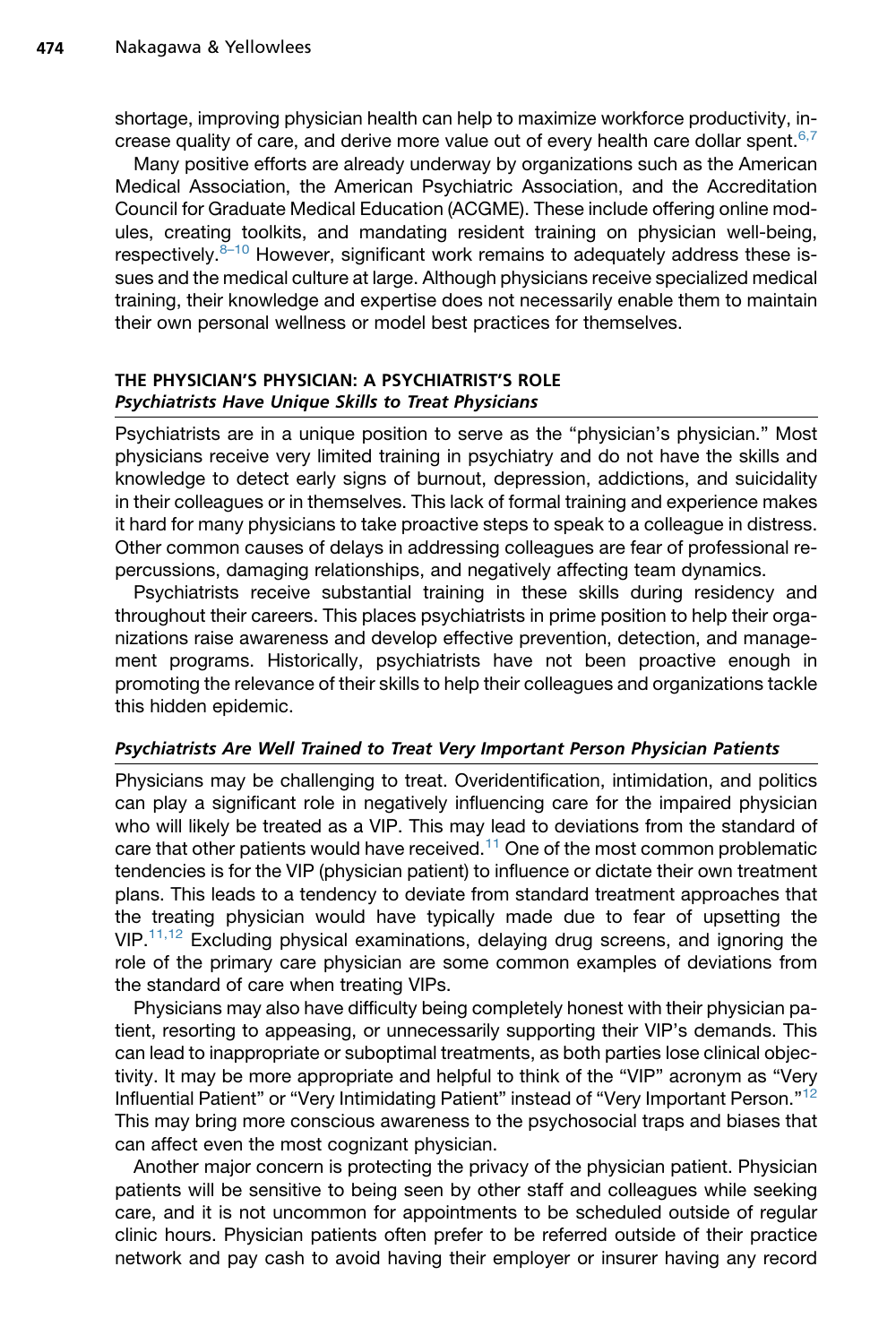of their visits. Some physician patients also expect priority treatment such as being able to call their physician's cell phone directly.<sup>[11](#page-8-0)</sup> It can be helpful to offer these, but it is critical to set clear limits.

## Informal Consults: a Supportive Colleague Just One Phone Call Away

Within a health system or clinical network, psychiatrists can serve to help support and identify colleagues at risk for depression, burnout, and suicide. Physicians struggling with depression and burnout may try to hide their symptoms from colleagues for fear of professional repercussions, stigma, and judgment. Many will also be in self-denial and try to "power through" their struggle as other obstacles they have had to overcome in their life. Having a colleague who they can trust, talk to, and confide in can be one of the most effective first-line defenses. One of the most effective ways for organizations to identify struggling physicians is creating an informal referral network that includes a psychiatrist who is available to provide information and anonymous consultations.

## BEST PRACTICES FOR ADDRESSING IMPAIRED PHYSICIANS AND PROMOTING **WELLNESS**

A large proportion of physicians report experiencing at least one symptom of burnout.<sup>[13](#page-8-0)</sup> Many physicians have colleagues who are burnt out but are unaware of the fact and may hesitate to address such colleagues when they notice warning signs, because they receive little to no training on how to do so effectively. Having education on well-being for all physicians, and making self-care part of the culture of health care, are likely effective responses.

# A Culture of Wellness as the First Defense

A clear message and acknowledgment of the impact of burnout from leadership such as the Chief Executive Officer and Chief Wellness Officer (CWO) are important first steps to promoting a culture of wellness across the organization, as long as this is done in a manner that does not blame physicians or make it seem that they are the problem. In reality, current evidence suggests that 80% of burnout is caused by administrative and systems issues, not by a lack of resilience from individual physicians. Creating open forums for staff to learn about wellness strategies and discuss burnout issues elevate the awareness of staff across the entire organization as a valu-able first-line defense.<sup>[11](#page-8-0)</sup> It is also important to create systems and processes such as anonymous hotlines, well-being committees, and reporting protocols that reduce the barrier to self-reporting or reporting a colleague ([Box 1](#page-3-0)).

# Addressing Impaired Physicians, Substance Abuse, and Addiction

Risk factors and warning signs for suicide are not different for physicians compared with the general public.<sup>[14](#page-8-0)</sup> Educating staff on these warning signs is a critical first step to prevention, early identification, and management of burnt out physicians at risk for suicide.

It is important for colleagues to take immediate action if they notice changes in a colleague. Expressing concern for the individual, asking about their well-being, or suggesting that they speak to a mental health professional can be a critical first step to helping the individual.<sup>[11](#page-8-0)</sup> Regularly reinforcing these points with the team at staff meetings, one-on-one sessions, and continuing medical education coursework can increase awareness and reduce the stigma that is one of the most common causes for delayed action by colleagues.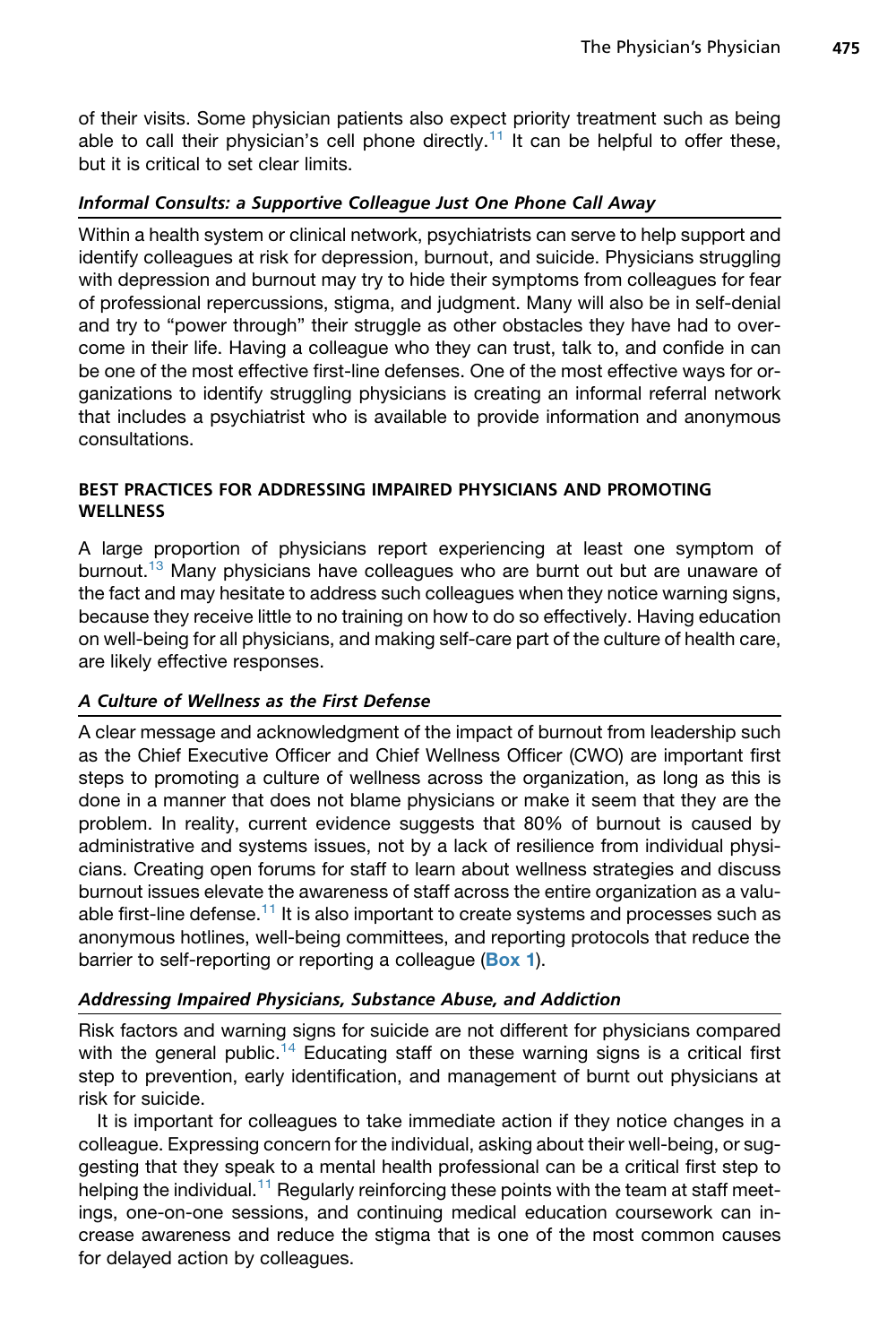#### <span id="page-3-0"></span>Box 1

#### Ten best practices for promoting wellness and addressing physician burnout

Leadership. Communicate a clear vision and plan for supporting wellness efforts. Acknowledge burnout issues and reinforce leadership's commitment to addressing them.

Well-Being Committee. Start a physician well-being committee and assign wellness champions across departments and employment levels.

Performance Metrics. Align staff performance metrics with wellness activities and objectives.

Quality Metrics. Incorporate wellness-oriented metrics as part of the organization's quality measures.

Annual Survey. Distribute an annual wellness survey to establish a concrete baseline and solicit feedback.

Interventions. Launch pilot programs based on feedback and ideas.

Data Collection. Use follow-up surveys and focus groups to measure progress and impact with quantitative and qualitative data.

Refinement. Use survey data and feedback to refine interventions and iterate on improvements. Scale successful interventions to increase impact and expand outreach.

Reinforcement. Meet regularly with leaders and staff to discuss progress, data, and interventions to promote wellness.

Systems. Establish processes to systematize key functions that reduce the barriers to getting help. Examples include anonymous self-reporting hotlines, processes for reporting colleagues, and well-being committees.

Data from American Medical Association (AMA), STEPS Forward<sup>TM</sup>. Preventing Physician Burnout: improve patient satisfaction, quality outcomes and provider recruitment and retention; 2018; and Yellowlees PM. Physician suicide: cases and commentaries, 1st edition. Washington, DC: American Psychiatric Association Publishing; 2019.

It is vital to be educated on the difference between having a disorder, such as depression, and a disability or an impairment. The latter may cause work-related difficulties and require reporting through appropriate internal or external channels, potentially to a Physician Health Program, or occasionally directly to Medical Boards. Most physician patients with a psychiatric- or substance-related problem have an illness and are not impaired for work in any functional way, and they should be treated clinically and reassured that no reporting is necessary.

#### ORGANIZATIONAL LEADERSHIP ROLES FOR PSYCHIATRISTS TO CHAMPION PHYSICIAN WELL-BEING

Psychiatrists can play an instrumental role in driving a culture of physician well-being for their organizations. In 2017, the ACGME started requiring all accredited residency and fellowship programs "to address well-being more directly and comprehensively" (Section VI of Common Program Requirements).<sup>[10,15](#page-8-0)</sup> This is an opportunity for psychiatrists to help craft policies, guidelines, and programs that fulfill these new requirements.

Psychiatrists can increasingly serve as valuable leaders and contributors to every organization by serving as CWO, chairing or being a member of a physician wellbeing committee, or working with a statewide physician health program (PHP). A description of each role is provided in more detail below summarizing key responsibilities, required skills, process for getting involved, and the kind of impact one can make in an organization by serving in such roles. These roles also offer opportunities for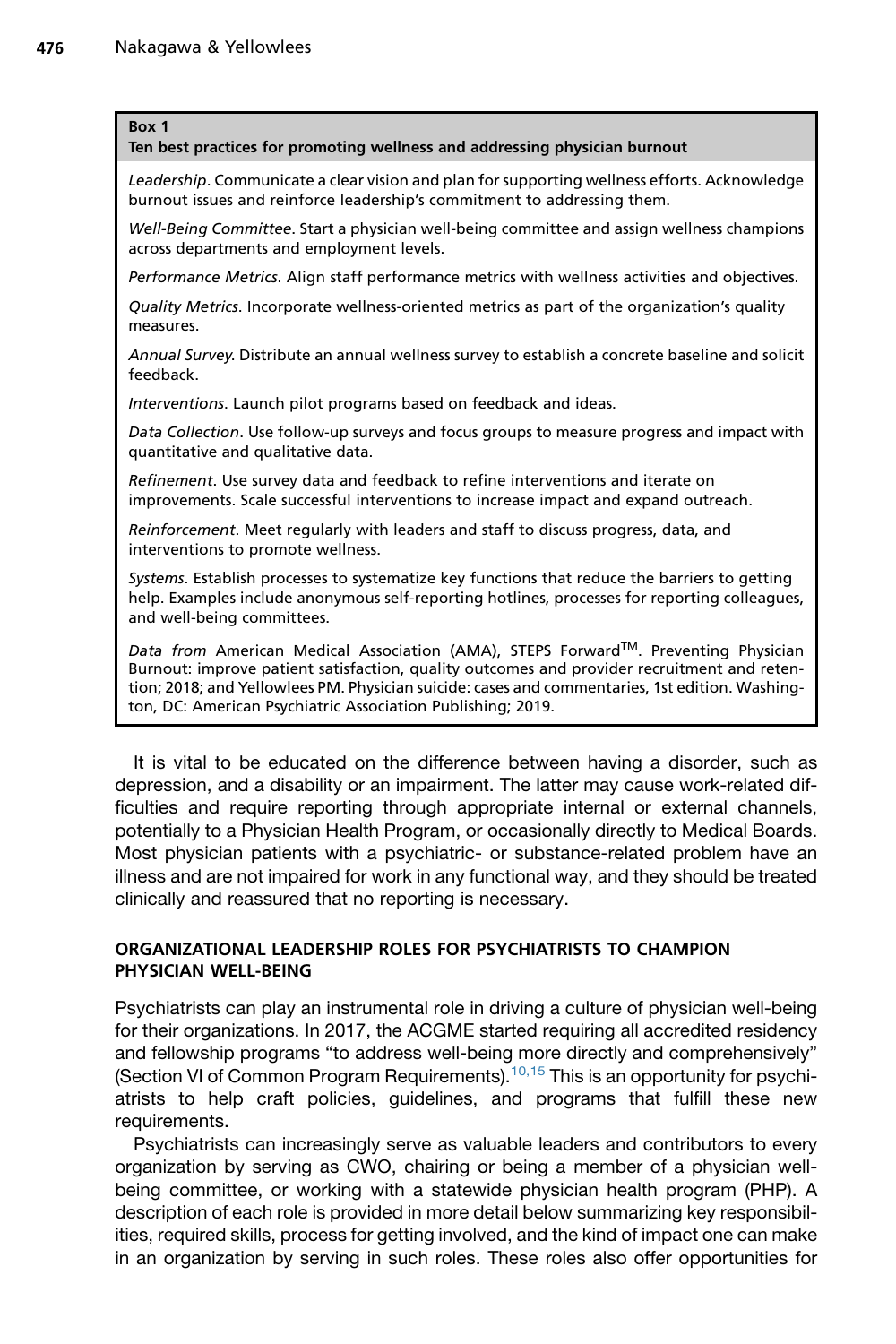professional development and career enrichment for psychiatrists looking to expand the scope of their practice, engage in physician leadership, and leverage their clinical expertise to shape policies at the local and national levels.

#### Chair or Member of Physician Well-Being Committee

Physician well-being committees involve volunteer physicians at a hospital or health system and fulfill the 2001 mandate from the Joint Commission that requires accredited health care organizations to implement "a process to identify and manage matters of individual health for licensed independent practitioners which is separate from actions taken for disciplinary purposes." This has tended to comprise a physician well-being committee.<sup>[16,17](#page-8-0)</sup>

The functions and practices of physician well-being committees vary significantly. Most committees focus on identification, assessment, and referral of impaired physicians to the State PHP, which takes care of the monitoring and management of the physician until they are deemed safe to return to practice. Both systems are meant to be nonpunitive and offer a safe, recovery process that does not involve the State Medical Board or de-licensing.

Physician well-being committees are good career entry points for physicians interested in getting more involved in physician health issues. Psychiatrists are wellpositioned to chair these committees, given their expertise in mental health. Serving on these committees can offer a unique perspective on addiction and mental health issues, because the committee sits at the intersection of clinical practice, policy, and institutional leadership and management.

#### Chief Wellness Officer

CWOs are new executive level positions that often set the long-term vision, strategy, and implementation of wellness for the organization. Among the 168 LCMEaccredited medical schools and 400 major teaching hospitals in North America, as of November 2018, 18 had appointed CWOs, only 2 of whom were psychiatrists.

CWOs require many different skillsets, although the addition of strong clinical expertise in mental health would seem to be most useful, making psychiatrists well positioned to fill these roles. A CWO typically manages a multidisciplinary team that spans the entire organization, has experience setting long-term vision and strategies, as well as developing shorter-term goals focused on implementation of organizational changes and well-being initiatives. CWOs have the potential to impact an organization's culture, productivity, and success. Workforce training and retention can be one of the most significant drivers of cost for any organization. Lost productivity due to physician burnout and depression is costly, leading to decreased patient volume, increased stress on other physicians who need to cover, and negative impact on quality of care as a consequence. One study calculated that the US health system incurs \$3.4 billion in annual costs due to physician burnout, and a study conducted at Stanford University estimated the annual cost to their health system to be in the range of \$8 million to \$28 million.<sup>[6,18,19](#page-8-0)</sup> Therefore, supporting a culture where physicians and staff can find more fulfillment, meaning, and joy in their work every day can have a significant impact on the long-term success of an organization.

## State Physician Health Programs

PHPs are nonpunitive and nondisciplinary state-run programs that help physicians address their addictions and mental health conditions, recover, and create a safe, structured, and accountable plan to return to practice.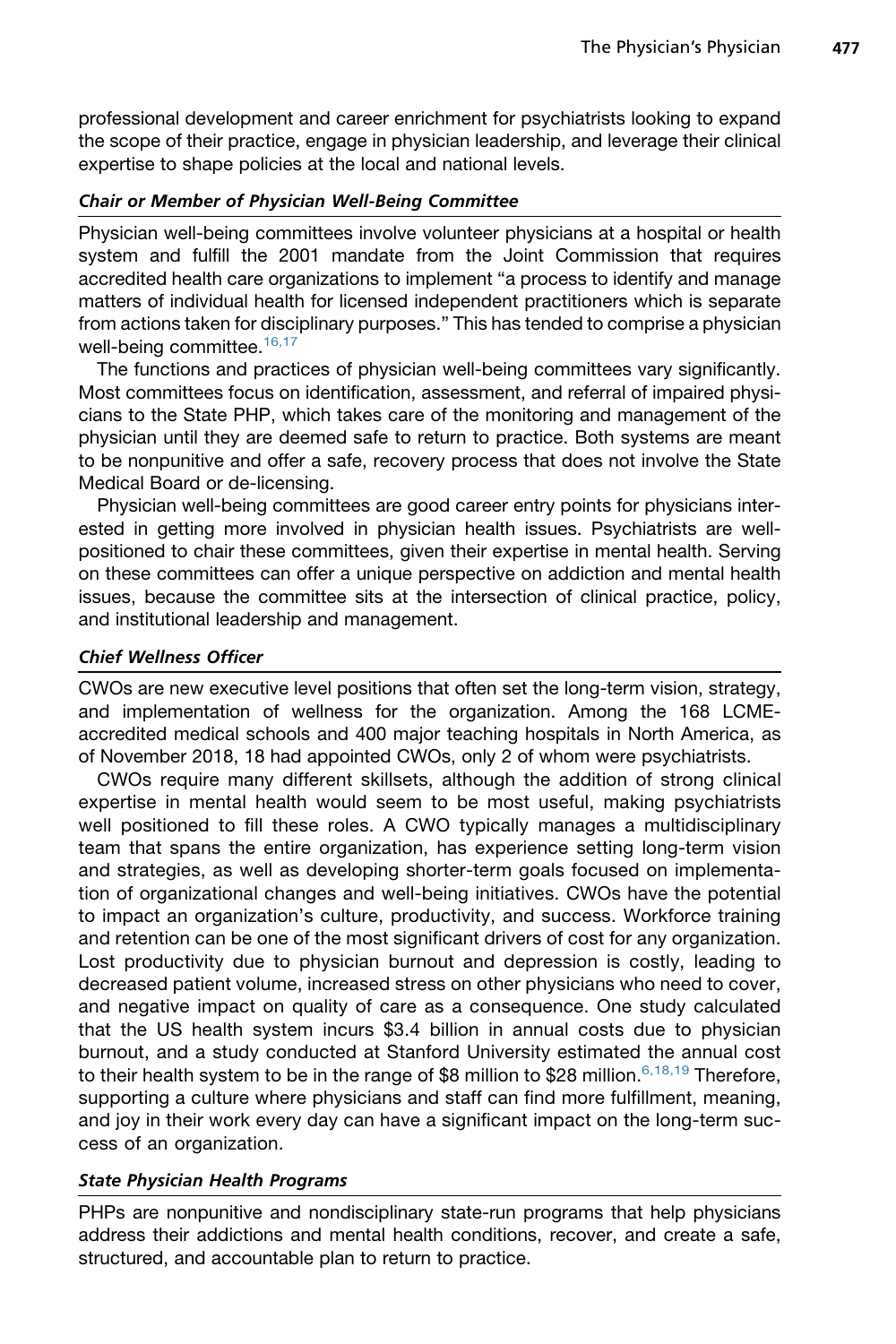PHPs are composed of a medical director and a few full-time or part-time staff who are often psychiatrists or addiction specialists, and they are employed by the state running the PHP. It is important to note that their services are not generally free and have to be paid by physicians using them. This can cause a professional dilemma for impaired physicians, because complying with the PHPs' program may be a requirement to avoid being reported to the state medical board while they recover. However, the PHPs offer a valuable service for recovering physicians, and follow-up studies have shown that up to 80% of physicians with substance use disorders, including psychiatrists, return to practice within 5 years. $20,21$ 

#### TRAINING AND ORGANIZATIONAL CAPACITY BUILDING

There are 3 major training requirements: first, the need for self-care for all physicians; second, educational programs for physicians who wish to treat other physicians; third, institutional and departmental promotion and education of a culture of wellness. With new requirements set by ACGME for integrating physician health education in all residency programs starting in 2017, a more streamlined curriculum to assist physicians with their own self-care would be valuable to provide a standardized baseline of knowledge and skills for all physicians.<sup>[15,22](#page-8-0)</sup>

Training in self-care and well-being is likely to be most effective when it is incorporated throughout the course of the physician's training starting in medical school. Most medical schools have resources available, including wellness counselors and academic advisors. This presents a great opportunity for psychiatry to play a more integral role in the medical school curriculum and throughout the training pipeline from medical school, to residency, to clinical practice. A comprehensive curriculum for self-care and well-being would cover a range of topics including resilience, regular participation in process-oriented reflective small groups, mindfulness training, and interpersonal skills development (Box 2).

#### Box 2

#### Key elements of comprehensive curriculum on physician self-care and well-being

Small Groups. Regular participation in process-oriented reflective small groups.

Networking and Relationships. Teach ways to strengthen professional and social relationships and how to network widely and appropriately. Specific skill development in interpersonal professional relationships.

Simulations, Multimedia, and Experiential Training. Media training, combined with experiential training using multiple communications technologies with patients and colleagues.

Mentorship. Mentoring and mentee supervision opportunities throughout medical school and residency.

Self-Reflection. Content and discussion of personal identity development and transformation, the interaction between burnout and physician health, empathy, compassion, and how to become reflective practitioners.

Mindfulness and Resilience Training. Active participation and learning about resilience, mindfulness, exercise, nutrition, and relationships.

Psychiatry for Physicians. Content on the specific psychiatric, substance abuse, and personality disorders that affect physicians and how to recognize and treat them in any physician, including the individual themselves.

Leadership and Skills Training. Modules and discussion groups on leadership, financial, and business skills.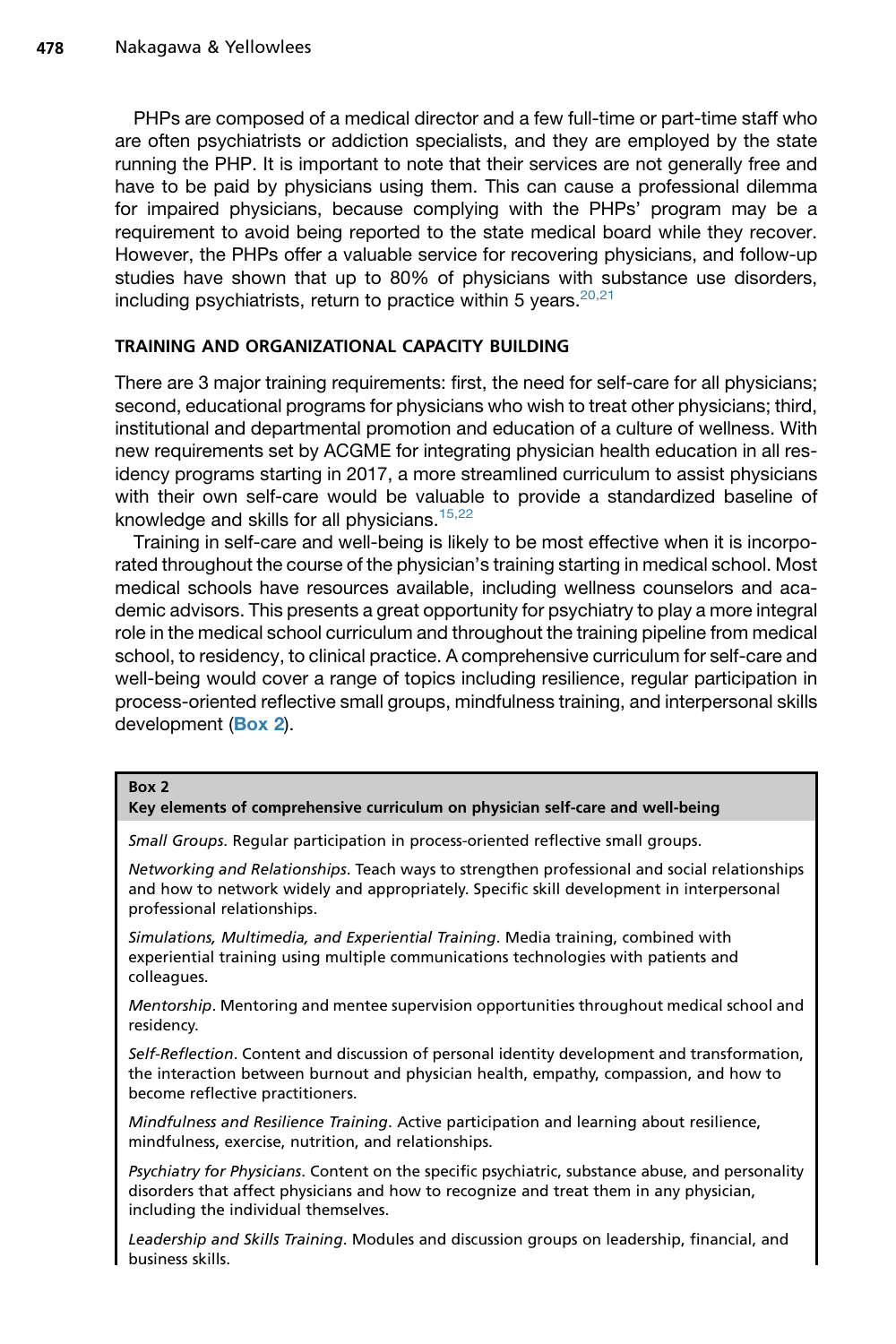Systems Training. Learning about organizational systems and the interactions that occur within them and an understanding of institutional awareness and resources that can be used to change institutions.

Adapting to Practice Changes. Decision-making and clinical reasoning that takes into account future changes in medicine and technology such as the need for physicians to analyze large datasets and translate to patients.

Data from Yellowlees PM. Physician suicide: cases and commentaries, 1st edition. Washington, DC: American Psychiatric Association Publishing; 2019.

Psychiatrists serving in organizational leadership capacities are strategically positioned to advocate for more exposure to their specialty during the critical period where students are assessing their careers and residency options.

No formal training program exists outside of psychiatry residency for physicians to be trained to manage physician health issues. Many physicians gain experience and knowledge by serving on committees or by treating physicians as patients. Although receiving "on-the-job" training such as this can be effective, there is wide variation in exposure and experience, and specialist training programs in this area are sorely needed.

#### EMBRACING CULTURAL EVOLUTION

In 2014, the Institute for Healthcare Improvement revised their original Triple Aim framework to include "Joy in Work" to make it the "Quadruple Aim."<sup>[23,24](#page-9-0)</sup> Physicians and physicians-in-training need to be empowered to protect their health and wellbeing just as much as they are taught to put the patient's needs first. They both do not need to be at odds if the culture and practices evolve to protect both patients and physicians.

"It is unprofessional not to look after yourself," is a message that is rarely taught and needs to be emphasized more in the future. We need to teach a broad scope of professionalism beyond attire, appearance, timeliness, and bedside manners. The Hippocratic Oath is full of values that protect the patient's rights, but there is no mention of how physicians need to treat themselves. Many medical schools have final year students modify this oath annually and it is to be hoped that such modifications will increasingly include the importance of self-care as a professional attribute.

#### Psychiatrists Leading Health Care's Workforce into the Future

The country's health care workforce is rapidly changing with a new generation of physicians entering clinical practice and the baby boomer generation of physicians set to retire. Technologies such as telemedicine and smartphones are enabling more flexible and mobile work arrangements. Psychiatrists can lead a process in adapting to these new changes and evolve their practices accordingly. Today's culture and work environments need to change rapidly to support the values and work-life equilibria sought by the Millennial generation. The changes in residency applications to various specialties are indicators of the shift in workforce preferences with increasing applications to "lifestyle" specialties such as dermatology and emergency medicine. Although Millennials are often described as "high maintenance" or "entitled," they are also known to prioritize family, friends, and hobbies, making them more resilient to burnout and better at self-care than previous generations.<sup>[11,25,26](#page-8-0)</sup> Millennials are responding to the pressures of modern medicine more effectively than previous generations of physicians, and the medical culture will have to change to take into account the needs of this upcoming generation of physicians.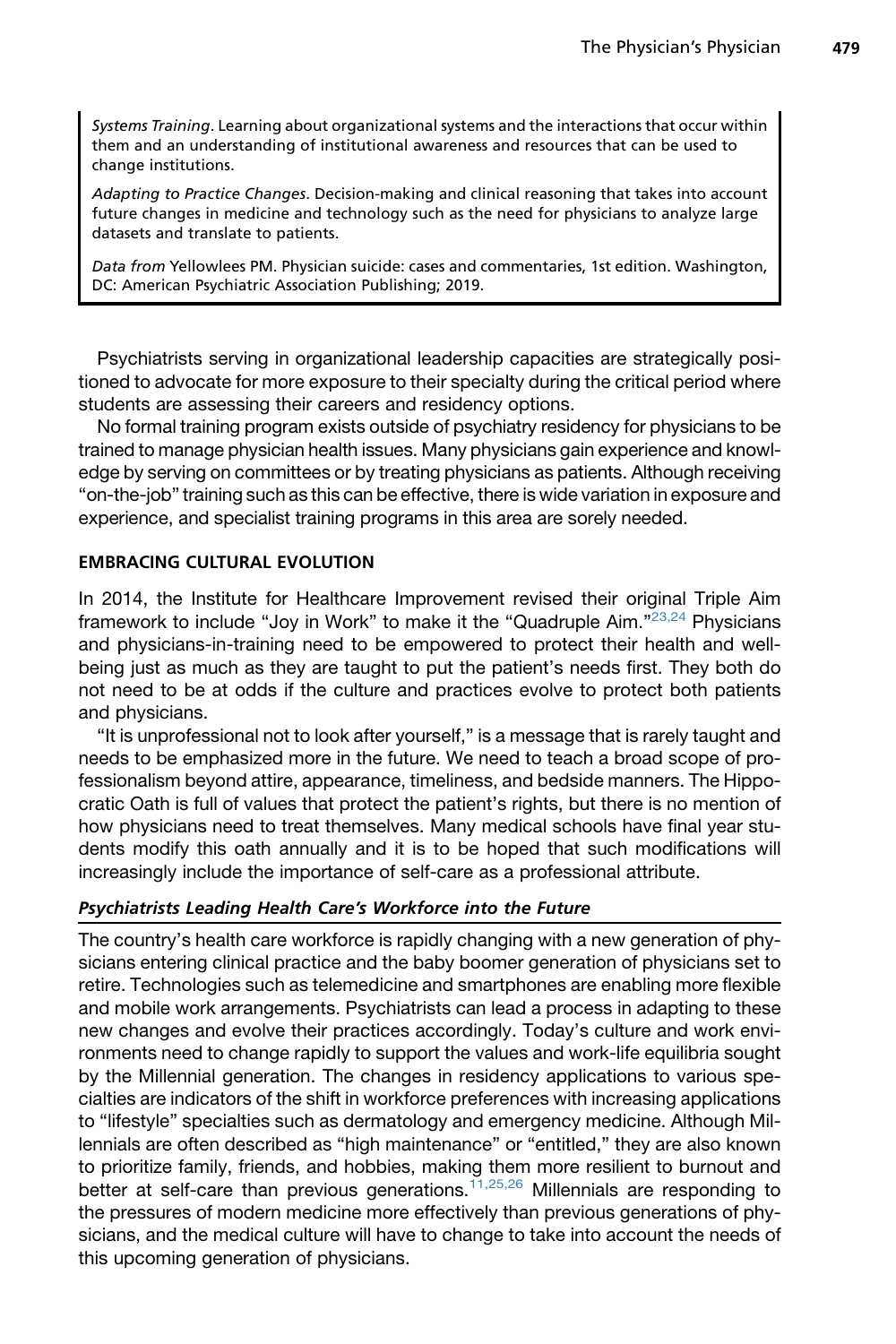Technology also plays an undeniable role in physician burnout. Electronic medical records, increased administrative workloads, and increasing emphasis on laboratories, evidence, and data analysis will inevitably affect the way physicians practice medicine and how much joy and meaning they can find in their daily practice.<sup>[27,28](#page-9-0)</sup> How will physicians increase meaning and joy through patient care while integrating more data and technology into their clinical workflows? These are the difficult questions that need to be studied to guide the profession toward a more fulfilling practice in the future. Innovations in telemedicine, smartphones, and web-based technologies create new opportunities for physicians to adopt a more hybrid approach to their practice that integrates virtual care more into their daily practice. Psychiatrists have opportunities to shape the future practice of medicine, using their understanding of cognition and mental processes to improve workflows by designing innovative user experiences and products.

#### LEADING BY EXAMPLE: MODELING SELF-CARE

It is important to remember that psychiatrists are also vulnerable to burnout and depression although rates are low compared with other specialties.<sup>[28](#page-9-0)</sup> Although we focus on opportunities to lead and support physician health in communities, we must lead by example as individuals and as a specialty. During residency, psychiatrists learn the professional demands of clinical practice, and this is a critical time to teach best practices on wellness and self-care to all psychiatric residents. Psychiatrists' everyday actions and behaviors can have the most impact on their colleagues and health systems.

From a research perspective, psychiatrists have the opportunity to advance their understanding of physician health and well-being through research, advocacy, and clinical excellence. Very few studies have evaluated the design, implementation, and effectiveness of physician health programs such as physician well-being committees or state PHPs, and self-care education programs need to be evaluated as they are introduced. Data are critical to understand what is working and what is not working and for the community to share best practices that lead to measurable outcomes. The growing physician health problem opens the door for new research opportunities and advocacy efforts that are well-suited for psychiatrists to lead.

#### SUMMARY

Increasing interest in physician health and well-being offers a unique opportunity for psychiatrists to elevate their profession's visibility and affect the organizational and national levels. The country's health care spending is on an unsustainable trajectory, while the physician shortage problem will only get worse as more physicians retire. Lost productivity due to physician burnout, depression, and addiction is no longer just a physician wellness issue, but it has become a national policy issue. For the health care system to gain more value out of every health care dollar, maintaining a healthy, productive physician workforce is absolutely critical.

Despite organized efforts to tackle this problem as state PHPs and the Joint Commission's mandate of implementing physician well-being committees, the culture and everyday practice of medicine still lags behind. There is an opportunity for psychiatrists to serve in numerous roles to help drive cultural change and become leaders at the organizational, regional, and national levels. Designing and implementing effective physician well-being programs requires experienced mental health professionals to provide guidance and expertise to maximize returns on these investments, while improving patient care and physician well-being.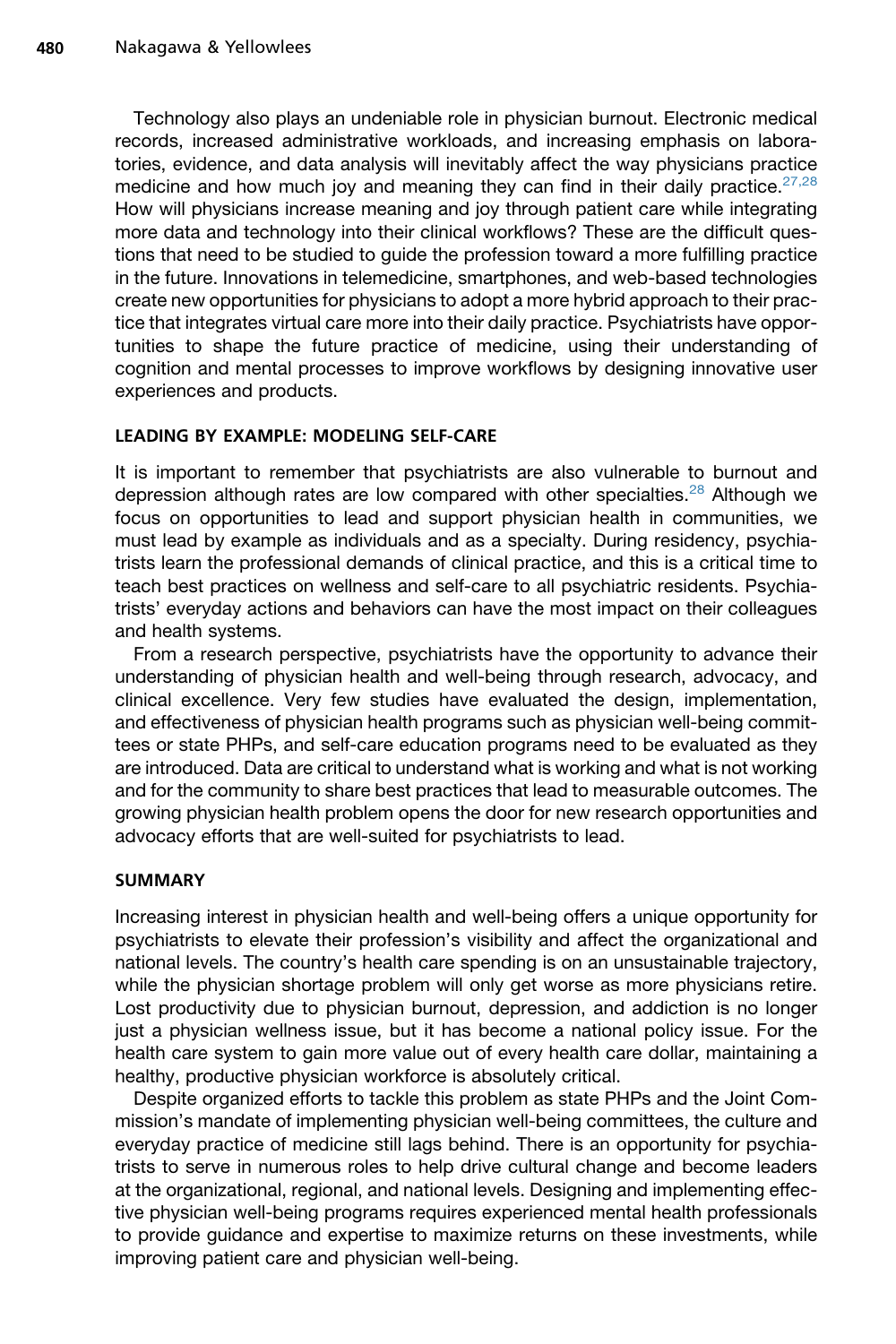#### <span id="page-8-0"></span>**REFERENCES**

- 1. Peckham C. Medscape national physician burnout & depression report 2018 2018. Medscape. Available at: [https://www.medscape.com/slideshow/2018](https://www.medscape.com/slideshow/2018-lifestyle-burnout-depression-6009235) [lifestyle-burnout-depression-6009235.](https://www.medscape.com/slideshow/2018-lifestyle-burnout-depression-6009235) Accessed August 22, 2018.
- 2. [Center C, Davis M, Detre T, et al. Confronting depression and suicide in physi](http://refhub.elsevier.com/S0193-953X(19)30053-X/sref2)[cians: a consensus statement. JAMA 2003;289\(23\):3161–6](http://refhub.elsevier.com/S0193-953X(19)30053-X/sref2).
- 3. Association of American Medical Colleges. Applicants and matriculants data FACTS: applicants, matriculants, enrollment, graduates, MD/PhD, and residency applicants data - data and analysis - AAMC. Applicants and matriculants data. Available at: <https://www.aamc.org/data/facts/applicantmatriculant/>. Accessed August 23, 2018.
- 4. [Helfand BKI, Mukamal KJ. Healthcare and lifestyle practices of healthcare](http://refhub.elsevier.com/S0193-953X(19)30053-X/sref4) [workers: do healthcare workers practice what they preach? JAMA Intern Med](http://refhub.elsevier.com/S0193-953X(19)30053-X/sref4) [2013;173\(3\):242–4.](http://refhub.elsevier.com/S0193-953X(19)30053-X/sref4)
- 5. [Compton MT, Frank E. Mental health concerns among Canadian physicians: re](http://refhub.elsevier.com/S0193-953X(19)30053-X/sref5)[sults from the 2007-2008 Canadian Physician Health Study. ComprPsychiatry](http://refhub.elsevier.com/S0193-953X(19)30053-X/sref5) [2011;52\(5\):542–7.](http://refhub.elsevier.com/S0193-953X(19)30053-X/sref5)
- 6. Berg S. At Stanford, physician burnout costs at least \$7.75 million a year. AMA Wire. 2017. Available at: [https://wire.ama-assn.org/life-career/stanford](https://wire.ama-assn.org/life-career/stanford-physician-burnout-costs-least-775-million-year)[physician-burnout-costs-least-775-million-year.](https://wire.ama-assn.org/life-career/stanford-physician-burnout-costs-least-775-million-year) Accessed August 23, 2018.
- 7. [Shanafelt T, Goh J, Sinsky C. The business case for investing in physician well](http://refhub.elsevier.com/S0193-953X(19)30053-X/sref7)[being. JAMA Intern Med 2017;177\(12\):1826–32.](http://refhub.elsevier.com/S0193-953X(19)30053-X/sref7)
- 8. Linzer M, Guzman-Corrales L, Poplau S. Preventing physician Burnout STEPS forward.AMA | STEPS forward. Available at: [https://www.stepsforward.org/](https://www.stepsforward.org/modules/physician-burnout) [modules/physician-burnout.](https://www.stepsforward.org/modules/physician-burnout) Accessed August 23, 2018.
- 9. Goldman ML, Bernstein C, Chilton J, et al. Toolkit for well-being ambassadors: a manual - a guide for psychiatrists to improve physician well-being and reduce physician burnout at their institutions. 2017. Available at: [https://www.psychiatry.](https://www.psychiatry.org/psychiatrists/practice/well-being-and-burnout/well-being-resources) [org/psychiatrists/practice/well-being-and-burnout/well-being-resources](https://www.psychiatry.org/psychiatrists/practice/well-being-and-burnout/well-being-resources). Accessed August 23, 2018.
- 10. Accreditation Council for Graduate Medical Education (ACGME). Improving physician well-being, restoring meaning in medicine. 2018. ACGME.Available at: [https://](https://www.acgme.org/What-We-Do/Initiatives/Physician-Well-Being) [www.acgme.org/What-We-Do/Initiatives/Physician-Well-Being](https://www.acgme.org/What-We-Do/Initiatives/Physician-Well-Being). Accessed August 23, 2018.
- 11. [Yellowlees PM. Physician suicide: cases and commentaries. 1st edition. Wash](http://refhub.elsevier.com/S0193-953X(19)30053-X/sref11)[ington, DC: American Psychiatric Association Publishing; 2019.](http://refhub.elsevier.com/S0193-953X(19)30053-X/sref11)
- 12. [Alfandre D, Clever S, Farber NJ, et al. Caring for 'very important patients'–ethical](http://refhub.elsevier.com/S0193-953X(19)30053-X/sref12) [dilemmas and suggestions for practical management. Am J Med 2016;129\(2\):](http://refhub.elsevier.com/S0193-953X(19)30053-X/sref12) [143–7](http://refhub.elsevier.com/S0193-953X(19)30053-X/sref12).
- 13. [Shanafelt TD, Hasan O, Dyrbye LN, et al. Changes in Burnout and satisfaction](http://refhub.elsevier.com/S0193-953X(19)30053-X/sref13) [with work-life balance in physicians and the general US working population be](http://refhub.elsevier.com/S0193-953X(19)30053-X/sref13)[tween 2011 and 2014. MayoClin Proc 2015;90\(12\):1600–13](http://refhub.elsevier.com/S0193-953X(19)30053-X/sref13).
- 14. Preventing physician distress and suicide. Available at: [https://edhub.ama-assn.](https://edhub.ama-assn.org/steps-forward/module/2702599) [org/steps-forward/module/2702599](https://edhub.ama-assn.org/steps-forward/module/2702599). Accessed December 28, 2018.
- 15. Accreditation Council for Graduate Medical Education (ACGME). ACGME common program requirements section VI with background and intent 2017. Available at: [https://www.acgme.org/What-We-Do/Accreditation/Common-Program-Require](https://www.acgme.org/What-We-Do/Accreditation/Common-Program-Requirements) [ments.](https://www.acgme.org/What-We-Do/Accreditation/Common-Program-Requirements) Accessed August 23, 2018.
- 16. CMA Legal Counsel and California Public, Protection and Physician Health. 5177 guidelines for physician well-being committees policies and procedures 2013.